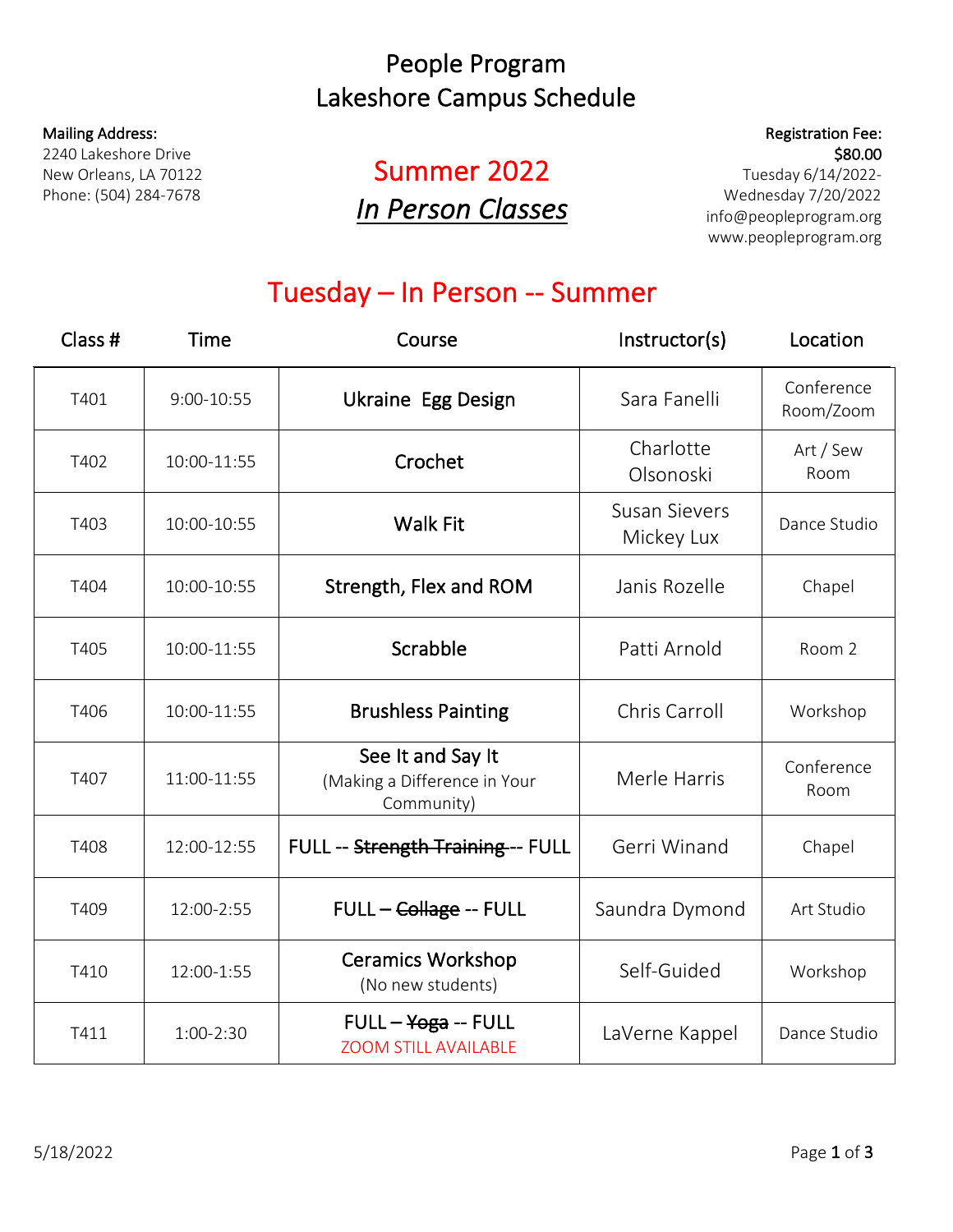### People Program Lakeshore Campus Schedule

#### Mailing Address:

2240 Lakeshore Drive New Orleans, LA 70122 Phone: (504) 284-7678

# Summer 2022 *In Person Classes*

### Registration Fee: \$80.00

Tuesday 6/14/2022- Wednesday 7/20/2022 info@peopleprogram.org www.peopleprogram.org

## Wednesday – In Person -- Summer

| Class # | <b>Time</b> | Course                                                    | Instructor(s)          | Location             |
|---------|-------------|-----------------------------------------------------------|------------------------|----------------------|
| W401    | 9:00-9:55   | $FULL - Yoga - FULL$<br><b>ZOOM STILL AVAILABLE</b>       | LaVerne Kappel         | Dance<br>Studio/Zoom |
| W402    | 10:00-10:55 | <b>Historical Fiction of the Civil</b><br>War             | Ken Scarbrough         | Conference<br>Room   |
| W403    | 10:00-11:55 | <b>Pastel Painting Workshop</b>                           | <b>Edward Dalferes</b> | Art Studio           |
| W404    | 10:00-10:55 | <b>Intermediate Violin</b>                                | <b>Gus Beniger</b>     | Room 4               |
| W405    | 10:00-11:55 | Dominoes                                                  | Self-Guided            | Workshop             |
| W406    | 10:00-10:55 | Spot Light on New Orleans<br>(WYES Videos)                | Janine Beniger, CSJ    | Chapel               |
| W407    | 10:00-10:55 | FULL --- Walk Fit --- FULL<br><b>ZOOM STILL AVAILABLE</b> | Charlene Berry         | Dance<br>Studio/Zoom |
| W408    | 11:00-11:55 | Easing Stress with Music &<br><b>Therapeutic Coloring</b> | Celia Dartez           | Conference<br>Room   |
| W409    | 11:00-11:55 | <b>Modern Dance</b>                                       | <b>Suzanne Price</b>   | Dance Studio         |
| W410    | 11:00-11:55 | <b>Beginner Violin</b>                                    | <b>Gus Beniger</b>     | Room 4               |
| W411    | 11:00-12:55 | Mah Jongg                                                 | Self-Guided            | Room 4               |